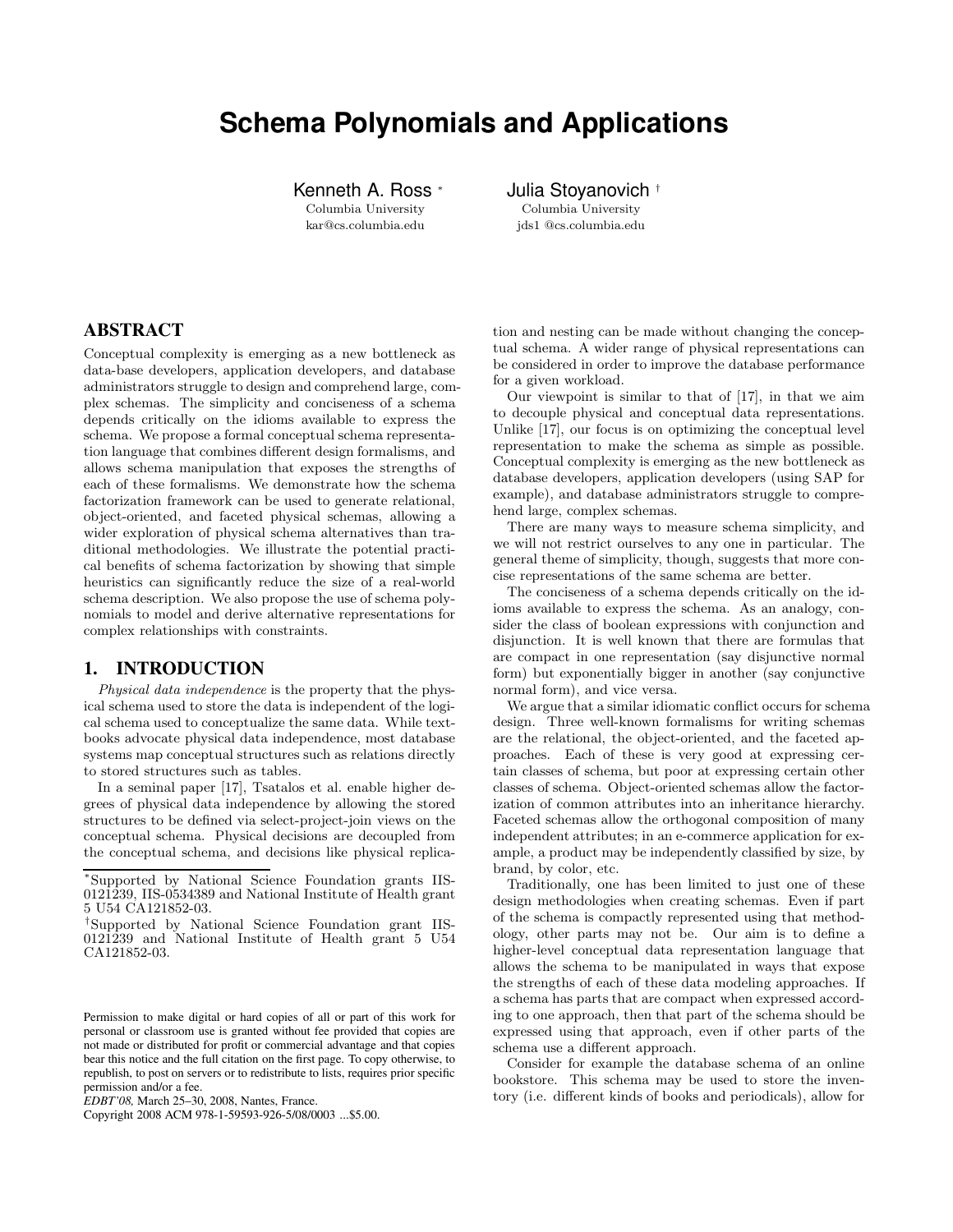faceted browsing of the inventory by several independent dimensions, e.g. by author, topic, and price, and record information about customers and orders. Designing such a schema currently requires that the architect choose a formalism, e.g. relational, faceted, or XML, design the entire schema using that formalism, and then translate the schema into its physical representation, either manually or with the help of design tools. In our example, it may be most natural to model the inventory sub-schema using the object-oriented paradigm, organize some aspects of the inventory in an orthogonal hierarchy using the faceted model, but retain purely relational representation of customers and orders. The choice of a different formalism for each part of the schema will result in a schema that is easier to understand and is more concise than if a single formalism were chosen to represent the schema in its entirety.

The benefits of conciseness are twofold. First, as argued above, concise schemas tend to be simpler, and easier for users to understand. Second, since physical design usually starts with a conceptual level description, simpler physical designs can be produced. Sometimes these simpler physical designs have better performance than alternative designs.

We propose a formal language for representing schemas, and derive a set of properties that allow one to manipulate schema expressions while preserving the set of representable tuples. We propose that standard design methodologies such as entity-relationship modeling [15], modeling in UML [13, 8], faceted modeling [21] and relational normalization [15], produce outputs in this conceptual framework rather than going directly to a physical relational schema. By doing so, one obtains the following advantages:

- One can explore a variety of physical representations obtained using different equivalent expressions for a schema.
- One can derive a formally unambiguous logical representation that allows transformations that are not straightforward for sets of physical tables, such as attribute factorization and subtraction.
- Different users can orient the schema to their own points of view. One user may impose an inheritance hierarchy (e.g., factoring out the location of manufacture) while another may impose an alternative hierarchy (e.g., factoring out the product-type). These conceptual views are compatible, and can be automatically translated into the chosen physical representation.
- Users can project out parts of the schema that they are not interested in. The remaining portion can be simplified using various equivalences, leading to a description that is much easier to understand than a schema with hundreds of tables and thousands of columns.

EXAMPLE 1.1. Consider the following schema expression.

$$
ABCD + ABG + ACD + AG + BCH \tag{1}
$$

When we write ABCD in Expression 1 we mean that tuples with attribute names A, B, C, and D are valid for this schema. When we write  $S_1 + S_2$  we mean that a tuple is valid for either  $S_1$  or  $S_2$ . As written, the schema could be mapped to a collection of five stored tables ABCD, ABG,

ACD, AG, and BCH. We use bold script to describe physical level structures such as tables, and math script for conceptual level expressions. We could alternatively factorize the schema into the representation

$$
A(B+1)(CD+G) + BCH \tag{2}
$$

which has fewer syntactic elements than Expression 1. Common occurrences of some attributes have been factored out. The  $B + 1$  subexpression allows tuples having either a valid or a null value for attribute B.

Expression 2 does not have a direct relational interpretation, since there is no relational construct to express  $CD+G$ . Nevertheless, one can map this expression to a set of tables for storage as follows: Add a new unique identifier column (say I) to represent the link between the  $A(B+1)$  subexpression and the  $(CD + G)$  subexpression, to yield tables **ABI**, ICD, IG and BCH, where B can be null in ABI. This transformation is correct only with constraints on the new attribute  $I$ . The constraint for  $I$  in **ABI** says that the value of I must appear in exactly one of  $\text{ICD}$  and  $\text{IG.}$  There must also be foreign key constraints on I into ABI from both ICD and IG.

An alternative rewriting of Expression 2 is

$$
A(B+1)[(CD+1)(G+1) - CDG - 1] + BCH \qquad (3)
$$

The subtractions in Expression 3 are interpreted as constraints stating that  $(a) C, D, and G$  cannot all be non-null, and  $(b)$   $C$ ,  $D$ , and  $G$  cannot all be null. This expression can be mapped to a physical schema ABCDG, BCH, where ABCDG has various null/not-null constraints on B, C, D, and G.

If one cared only about attributes A, B, and C in this schema, one could project out the other attributes to obtain from 1 the simpler expression  $ABC + AB + AC + A + BC$ . which could again be factorized in various ways.  $\Box$ 

Example 1.2. Yet another factorization of Expression 1 is

$$
C(ABD + AD + BH) + ABG + AG \tag{4}
$$

This would be a natural factorization in a hierarchical or  $object-oriented\ view\ in\ which\ C\ is\ the\ primary\ dimension$ of classification and is inherited from a higher-level entity. Unlike traditional object-oriented data modeling that imposes a single hierarchical structure, our approach allows different users with different points of view to "orient" the schema according to the dimensions they are most interested in. In such a case, the measure of simplicity for a user might give added weight to the absence of redundancy for the C attribute in Expression  $\lambda$ , since the user cares more about C than the  $other \ attributes.$ 

EXAMPLE 1.3. As a final example, consider the expression

$$
ABC + AB + BC + AC + A + B + C \tag{5}
$$

We might rewrite this expression as

$$
(A+1)(B+1)(C+1) - 1.\t\t(6)
$$

This expression has the quality of a faceted classification [21]. A tuple can independently have an A, B, and/or C attribute, as long as it has at least one of them. One physical representation of this schema would be a single table ABC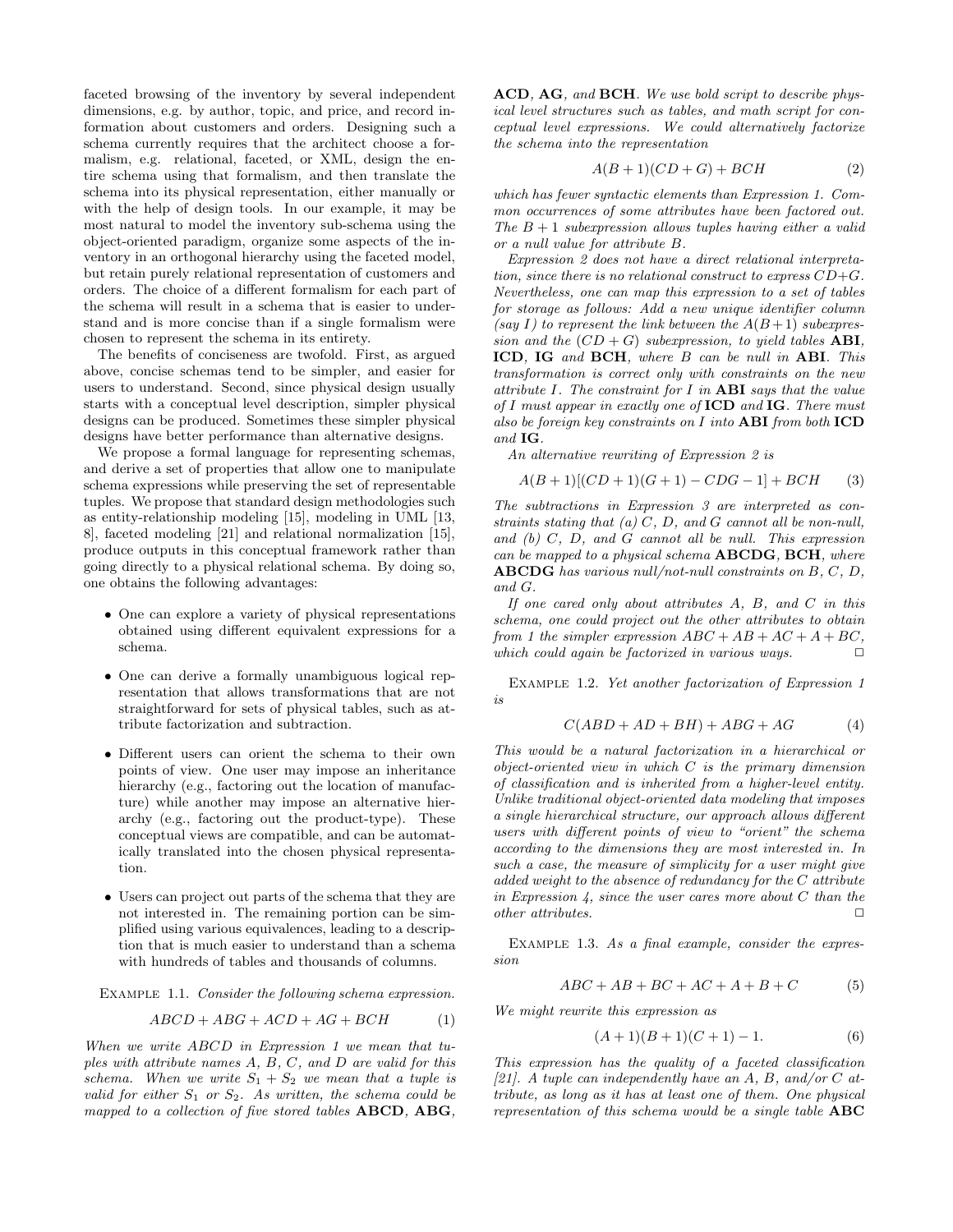with constraints allowing any combination of null/not-null values except all three being null. Another physical representation, using a transformation similar to one used in Example 1.1, would use three tables AI, BI, and CI with no attributes allowed to be null. This second physical representation is "faceted" in the sense that it allows the storage of A, B and C to happen independently.  $\Box$ 

Our choice of polynomial-like notation, with addition, multiplication, and subtraction is deliberate. As we shall demonstrate formally, addition and multiplication satisfy the familiar commutativity and distributivity laws (although subtraction does not satisfy all such laws), and all transformations described above are valid for schema manipulation.

Our schema manipulation allows the use of nulls<sup>1</sup> as a legitimate design construct when it simplifies the schema, as in Examples 1.1 and 1.3. Current design methodologies sometimes frown on the use of nulls, stating that they should be avoided or used only as a last resort. A dogmatic prohibition of nulls can be counterproductive, and a judicious use of nulls can lead to better conceptual and physical schemas. Our methods allow for a disciplined use of nulls in order to improve some quantitative measure of schema simplicity.

Data redundancy is a well-studied problem in the domain of relational database systems. A number of normal forms have been developed to address data redundancy and various kinds of anomalies. Normalization can be incorporated into our framework; see Section 2.2. Our work is complementary to traditional normalization in that we try to minimize the size of the conceptual-level schema representation, rather than minimizing data redundancy.

In schema factorization we generate a variety of possible equivalent expressions that make the schema concise or orient the schema to the point of view of the user. Another application of schema polynomials is the representation of complex relationships in the presence of constraints. Given entities and their inheritance hierarchy as input, relationship factorization generates a variety of possible equivalent expressions that take constraints into account, and orient the relationships to the user's point of view.

The rest of this paper is organized as follows. We formally define the proposed schema description language in Section 2, and describe a class of rewrite rules that allow automatic generation of relational, object-oriented, and faceted physical representations in Section 3. The complexity of finding minimal schema representations is discussed in Section 4, followed by experimental results demonstrating the potential of schema factorization in Section 5. We develop an application of schema polynomials to relationships and constraints in Section 6. Related work is outlined in Section 7. We discuss future work and conclude in Section 8. We omit detailed proofs of most lemmas, and refer the reader to [16] for complete results.

# **2. SCHEMA EXPRESSIONS**

The basic notion in describing schemas is the attribute. We shall assume that two instances of the same attribute name denote the same concept. Thus we avoid generic attribute labels like "name", and prefer specific labels like "person-name" or "company-name". We assume without further comment that attributes have data types from some type language, and that data values in the database have the correct types with respect to the attribute's data types. We will use the symbols A, B, C, etc. to denote attributes.

# **2.1 Tuple Descriptors and Tuples**

DEFINITION 2.1. A tuple-descriptor  $T$  is defined recursively using the following context free grammar:

$$
T \ ::= \ 0 \ | \ 1 \ | \ A \ | \ B \ | \ C \ | \ \dots \ | \ TT \ | \ T + T \ | \ T - T
$$

We will describe the concatenation  $TT$  as multiplication. A,  $B, C, \ldots$  are the attribute names, 1 is a special symbol denoting an empty product (i.e., the empty set of attributes), and 0 is a special symbol denoting an empty sum.  $\Box$ 

A tuple-descriptor is a schema-level constraint that describes the set of valid tuples in the database. This idea is formalized below.

DEFINITION 2.2. A tuple is a set of (attribute, value) pairs  $(a_i, v_i)$ , with no attribute name  $a_i$  appearing more than once. The empty tuple  $\epsilon$  (with no attributes) is permitted. A tuple t matches a tuple-descriptor T if and only if:

- 1.  $T = 1$  and  $t = \epsilon$ .
- 2. T is a single attribute, and t contains a single pair  $(T, v)$  for some value v.
- 3.  $T = T_1T_2$  and there exist  $t_1$  and  $t_2$  such that  $t_1 \cup t_2 = t$ ,  $t_1$  matches  $T_1$ , and  $t_2$  matches  $T_2$ .
- 4.  $T = T_1 + T_2$ , and t matches either  $T_1$  or  $T_2$ .
- 5.  $T = T_1 T_2$ , t matches  $T_1$ , and t does not match  $T_2$ .

Note that no tuples match the tuple-descriptor  $0.$ 

DEFINITION 2.3. If S is a set of tuples, we say S matches a tuple descriptor T if every tuple in S matches T. We denote by  $\mathcal{S}(T)$  the set of all tuples that match T.  $\Box$ 

Definition 2.1 provides the syntax for tuple descriptors. The semantics of a tuple-descriptor  $T$  is the collection of tuples  $\mathcal{S}(T)$  that match T according to Definition 2.2. We write  $T_1 = T_2$  if  $T_1$  and  $T_2$  admit exactly the same tuples, even if  $T_1$  and  $T_2$  are not syntactically identical. Based on Definition 2.2, we identify the following properties of tupledescriptors.

LEMMA 2.1. Given tuple-descriptors  $T_1$  and  $T_2$ 

- $T_1 T_2 = 0$  if and only if  $\mathcal{S}(T_1) \subset \mathcal{S}(T_2)$ .
- $T_1 T_2 = T_1$  if and only if  $\mathcal{S}(T_1) \cap \mathcal{S}(T_2) = \emptyset$ .  $\Box$

Lemma 2.2. Addition and multiplication on tuple-descriptors are commutative and associative. Addition and subtraction are idempotent, i.e.,  $(T_1 - T_2) - T_2 = T_1 - T_2$ . Multiplication of attributes is idempotent. 1 is a multiplicative identity, 0 is an additive identity and a right-identity for subtraction,  $0T = T0 = 0$  for all T, and multiplication distributes over addition.  $\Box$ 

<sup>1</sup>Nulls have been used with a variety of interpretations. For us, null means "not applicable". Very different designs would apply if one was to interpret null as "value at present unknown" [14] or "no information" [5].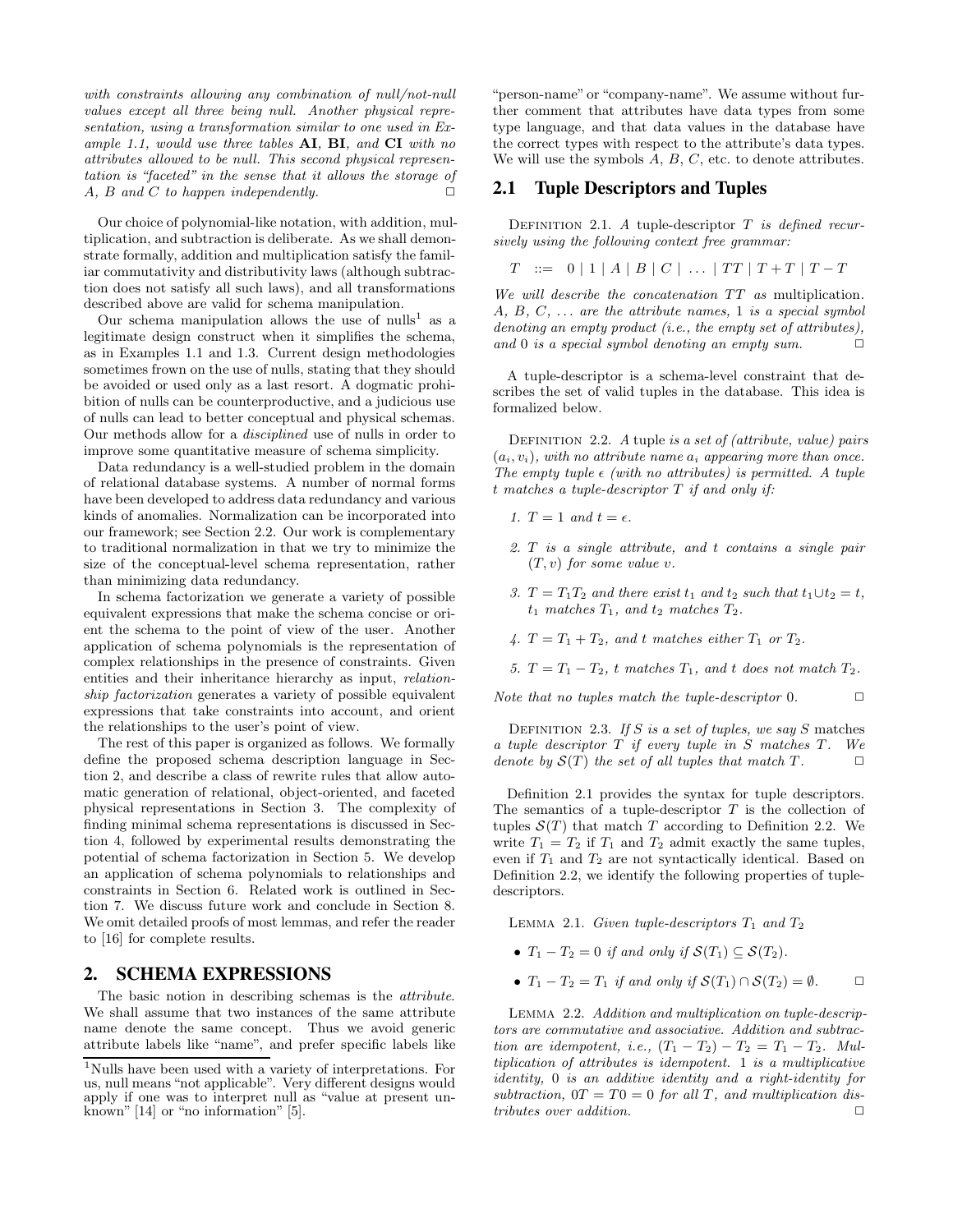The idempotence of addition means that it does not matter how many times a particular combination of attributes appears in a sum; what matters is just whether the combination appears at all.<sup>2</sup> The idempotence of multiplication means that repeated instances of an attribute in a product term of a tuple-descriptor are not significant. In other words, saying twice that a tuple has an attribute is the same as saying it once. Note that multiplication of tuple-descriptors is not idempotent:  $(A + BC)(A + BC) = A + BC + ABC \neq$  $A + BC$ . Subtraction is not associative with addition, since  $A + (A - A) = A \neq (A + A) - A = 0$ . However, we can get a limited form of associativity according to the following lemma.

LEMMA 2.3. Let  $T_1$ ,  $T_2$ , and  $T_3$  be tuple-descriptors.  $T_1 +$  $(T_2 - T_3) = (T_1 + T_2) - T_3$  if and only if  $T_3 - T_1 = T_3$ .  $\Box$ 

Multiplication does not distribute over subtraction, since, for example,  $B(AB - A) = AB \neq (AB - AB) = 0$ .

DEFINITION 2.4. A tuple-descriptor is in additive normal form if it has no subtractions, and consists of a sum of products of attributes: In each product, no attribute is mentioned more than once, and there are no repeated product terms.  $\Box$ 

Lemma 2.4. Every tuple-descriptor has an equivalent tupledescriptor in additive normal form. The additive normal form representation is unique up to the order of terms in sums and products.

Proof sketch. For expressions without subtractions, the transformation is standard. Subtractions can be eliminated inductively from inner subexpressions outwards. Given  $T_1 - T_2$ where neither  $T_1$  nor  $T_2$  contain subtractions, construct additive normal form expressions  $T'_1$  and  $T'_2$  equivalent to  $T_1$ and  $T_2$  respectively. Eliminate from  $T_1'$  any product terms appearing in  $T_2'$ . The result is an additive normal form representation of  $T_1 - T_2$ .

DEFINITION 2.5. Given tuple-descriptors  $T_1$  and  $T_2$ , we say that  $T_1$  subsumes  $T_2$  if, for every tuple t such that t matches  $T_2$ , t also matches  $T_1$ .

LEMMA 2.5. A tuple-descriptor  $T_1$  subsumes a tuple-descriptor  $T_2$  if and only if, in the additive normal forms  $T_1'$  and  $T_2'$  of  $T_1$  and  $T_2$  respectively, every product term appearing in  $T_2'$  also appears in  $T_1'$  $\frac{1}{1}$ .

DEFINITION 2.6. Given tuple-descriptors  $T_1$  and  $T_2$ , we define  $T_1 \cap T_2$  to mean the set of tuples t that match both  $T_1$ and  $T_2$ .

LEMMA 2.6. For any pair of tuple-descriptors  $T_1$  and  $T_2$ , there exists a tuple-descriptor T equivalent to  $T_1 \cap T_2$ . T may be constructed by taking the additive normal forms of  $T_1$  and  $T_2$  and retaining only product terms that appear in both. If there are no common product terms,  $T_1 \cap T_2 = 0$ .  $\Box$ 

As a result of Lemmas 2.5 and 2.6, it is possible to syntactically determine the subsumption and intersection relationships between tuple-descriptors.

When a user is interested in only a subset of attributes, the schema could be projected onto just that subset. For expressions without subtraction, there is a simple transformation: replace all instances of unwanted attributes by 1. This transformation is not valid for expressions with subtraction, so an equivalent subtraction-free tuple-descriptor (such as its additive normal form) should be derived before projecting out attributes.

We remark that we were tempted to include division in our formalism to represent overriding. One might write  $A(B +$  $C + A^{-1}D$  to represent the overriding of attribute A by  $D$  in a subclass of the class defining attribute  $A$ . However, adding division would make multiplication non-associative, since  $(AA)A^{-1} = 1 \neq A(AA^{-1}) = A$ . In future work, we plan to examine syntactic restrictions on tuple-descriptors that might avoid such problems.

# **2.2 Relationship to Other Schema Design Formalisms**

Our formalism bases its semantics on the set of tuples that a tuple-descriptor permits. But where does the "correct" set of tuples for an application come from? This is an important question, because a poor choice of tuple types can lead to substantial data redundancy and insertion/deletion/update anomalies.

We propose to take as input to our conceptual framework, the output of a conventional design tool. Instead of generating relations, textbook ER-diagram-to-table transformations can be recast as transformations from ER-diagrams to tuple-descriptors. (Some ER-diagram elements such as cardinality constraints are not representable as tuple-descriptors, and would need to be re-examined once a physical design is chosen.) Similarly, instead of generating tables directly, a relational normalization algorithm could generate a tupledescriptor. For example, if the Boyce-Codd normal form (BCNF) of a schema was  $\{ABC, CDE, EF\}$ , then we would take the expression  $ABC + CDE + EF$  as the corresponding tuple-descriptor.

Two different normalizations of the same initial set of attributes may lead to nonequivalent tuple-descriptors. Consider the simple schema ABC with functional dependencies  $A \rightarrow B$  and  $A \rightarrow C$ . {ABC} is in BCNF, as is the schema  ${AB, AC}$ . But  $ABC$  and  $AB + AC$  are not equivalent tuple-descriptors.  $\{ABC\}$  is the superior normalization because {AB, AC} needs additional foreign key constraints to embody the same information. If  $B$  and  $C$  are permitted to be null, but  $A$  was not, then we would map  $\{ABC\}$  to  $A(B+1)(C+1)$  instead.

# **3. PHYSICAL REPRESENTATIONS**

Given a schema expression, we describe a class of rewrite rules that allows the automatic generation of physical representations. Multiple rewrite rules may be valid for a single expression, leading to multiple options for the physical representation. We assume that a physical column must be non-null, unless nulls are explicitly allowed via a constraint. In some of the rewrite rules, a new "identifier attribute" is added to the schema. A constraint stating that this attribute is unique should be attached to every physical structure in which it appears. We distinguish between subexpressions T that are part of the original expression, and new identifier attributes I that are introduced during the rewrite process.

While we have not precisely defined the class of constraints

<sup>2</sup>There is no notion of a "relation name" for tuples. Any semantic information that might be embedded in a table name in a relational database (such as calling a table "parttime-employees") has to be provided instead via attribute names and values.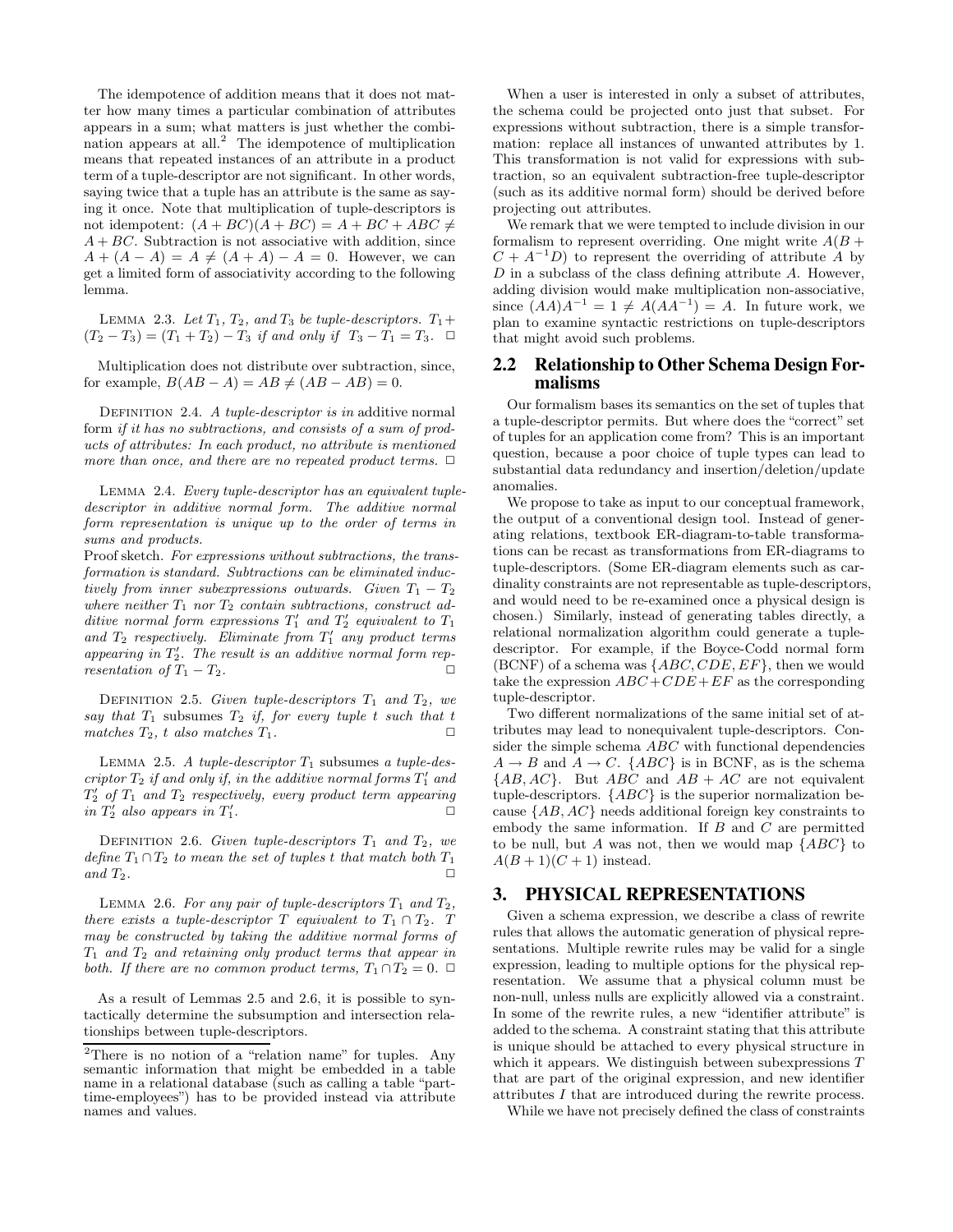that are allowed, all of the constraints mentioned in the rewrite rules are easily expressed in conventional relational constraint formalisms. Some of the rewrite rules place constraints on the representations of subexpressions. Since these subexpressions may themselves be further decomposed, such constraints may need to be expressed as constraints on views over the decomposed representations.

## **3.1 Relational Physical Representation**

For the relational rewrite rules, we assume that the physical representation language provides the table as the abstract storage type. There are several data structures that could be used to represent a table, but the choice of data structure is orthogonal to the choice of which tables to build.

REWRITE RULE 3.1. Given an expression equal to 0, generate the empty physical representation.  $\Box$ 

Rewrite Rule 3.1 handles cases where a recursive application of other rules requires a representation for an expression like  $1 - 1$ .

REWRITE RULE 3.2.

- (a) Given an expression of the form  $A_1 \ldots A_n (B_1 + 1) \ldots$  $(B_m+1)$ , construct a table with  $n+m$  columns matching the attributes  $A_1, \ldots, A_n, B_1, \ldots, B_m$ , and a constraint that allows each of  $B_1, \ldots, B_m$  to be null.
- (b) Given an expression of the form  $IA_1 \ldots A_n(B_1+1) \ldots$  $(B_m + 1)$ , construct a table with  $n + m + 1$  columns matching the attributes  $I, A_1, \ldots, A_n, B_1, \ldots, B_m$ , and a constraint that allows each of  $B_1, \ldots, B_m$  to be null.  $\Box$

REWRITE RULE 3.3.

- (a) Given an expression  $T_1 + T_2$ , construct the union of the physical representations  $R_1$  and  $R_2$  of  $T_1$  and  $T_2$ respectively.
- (b) Given an expression  $I(T_1+T_2)$ , where I is an identifier attribute, construct the union of the physical representations  $R_1$  and  $R_2$  of  $IT_1$  and  $IT_2$  respectively, and add a constraint requiring that the values of I in  $R_1$  and  $R_2$  are disjoint.  $\square$

Note that in Rewrite Rule 3.3, when  $T_1 \cap T_2$  is non-empty, we have some flexibility about whether a tuple matching  $T_1 \cap T_2$  is stored in  $R_1$ ,  $R_2$ , or both.

Example 3.1. Consider the expression

 $ABCDE + ABCE + ABDE + ABE + AE + BE + E$ 

which we might choose to factorize as  $E(A+1)(B+1)$  +  $EAB(C+1)(D+1)$ . Using Rewrite Rules 3.3 and 3.2, we obtain the schema  $EAB$ ,  $EABCD$  with constraints: (a) Each of A and B may be null in  $EAB$ ; (b) Each of C and D may be null in  $EABCD$ ; (c) Every non-null EAB triple in EAB must appear in EABCD and vice versa.  $\Box$ 

REWRITE RULE 3.4.

(a) Given an expression of the form  $T_1 - T_2$ , let  $T_2'$  be the additive normal form of  $T_2$ . Construct the physical representation of  $T_1$ , and add a constraint that disallows each of the combinations of null/non-null values described by the product terms of  $T_2'$ .

(b) Given an expression of the form  $I(T_1 - T_2)$ , let  $T_2$  be the additive normal form of  $IT_2$ . Construct the physical representation of  $IT_1$ , and add a constraint that disallows each of the combinations of null/non-null values described by the product terms of  $T_2'$  $\frac{1}{2}$ .

#### Example 3.2. Consider the factorized expression

 $A(B+1)(C+1) - AC$ . Using Rewrite Rules 3.4 and 3.2, we would generate a physical schema  $ABC$  in which B and C are allowed to be null, and if B is null, C must be null.  $\Box$ 

REWRITE RULE 3.5. Given an expression  $T$  without any identifier attributes, let I be a new identifier attribute, and recursively construct the physical representation of IT.  $\Box$ 

REWRITE RULE 3.6. Given an expression of the form  $IT_1T_2$ , where the sets of attributes that appear in  $T_1$  and  $T_2$  are disjoint, recursively construct physical representations  $R_1$  and  $R_2$  for  $IT_1$  and  $IT_2$  respectively. Add an integrity constraint stating that any tuple in  $R_1$  must have exactly one tuple in  $R_2$  matching on the I column, and vice-versa.

REWRITE RULE 3.7. Given an expression of the form  $I(T_1+1)T_2$ , where the sets of attributes that appear in  $T_1$  and  $T_2$  are disjoint, recursively construct physical representations  $R_1$  and  $R_2$  for  $IT_1$  and  $IT_2$  respectively. Add an integrity constraint stating that any tuple in  $R_1$  must have exactly one tuple in  $R_2$  matching on the I column.

REWRITE RULE 3.8. Given an expression of the form  $I((T_1+1)T_2-1)$ , where the sets of attributes that appear in  $T_1$  and  $T_2$  are disjoint, and where  $T_2$  subsumes 1, recursively construct physical representations for  $IT_1$  and  $I(T_2 - 1)$  respectively. (No constraints are added.)  $\Box$ 

EXAMPLE 3.3. Consider again the expression of Example 3.1 which we might choose to factorize instead as  $E(A +$  $1)(B+1)+EAB[(C+1)(D+1)-1]$ . Using Rewrite Rules 3.3, 3.2, 3.5, 3.6, 3.8, and 3.1, we would obtain the schema EAB, EABI, IC, ID with the following constraints: (a) Each of A and B may be null in  $EAB$ ; (b) Every I value in **EABI** must appear in at least one of  $IC$  and  $ID$ ; (c) Every I value in  $IC$  must appear in EABI; (d) Every I value in ID must appear in **EABI**; (e) Column I is unique in each table containing  $I$ .

Comparing Examples 3.1 and 3.3, we see two quite different physical representations for the same initial expression. While the factorization of Example 3.1 was more concise, and the physical representation required fewer tables, the generated physical representation contains some data redundancy: EAB triples are stored twice. This redundancy could improve performance (some queries are faster because one table can be consulted rather than two) or worsen performance (updates need to modify two copies), and the net benefit depends on the workload. Note that we are not concerned with other typical pitfalls of redundancy, such as inconsistent updates. Insertions/deletions would be performed on the conceptual schema and automatically translated into modifications to the data in the physical schema. As long as the transformations are correct, inconsistent copies cannot arise.

Lemma 3.1. The collection of rewrite rules above is correct, in the sense that a tuple set S matches a tuple-descriptor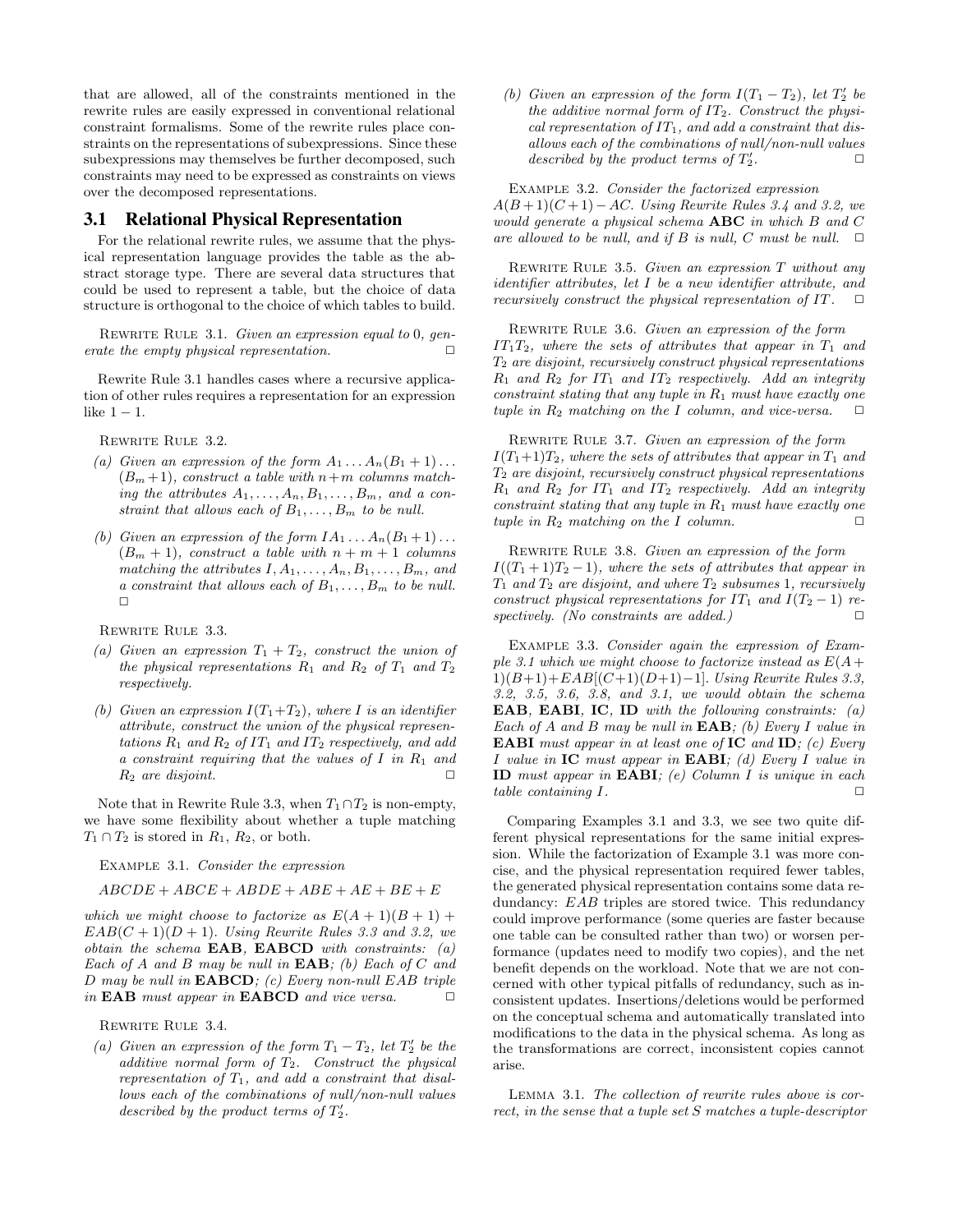if and only if S, extended with unique values of identifier attributes, can be faithfully represented in the generated set of tables with constraints.

Proof sketch. The proof is by induction on the structure of the tuple descriptor. We show the inductive step for Rewrite Rule 3.6. The other cases are either straightforward, or similar to this step. Because  $T_1$  and  $T_2$  have disjoint attributes, we can partition each tuple  $t \in S$  into parts  $t_1$  and  $t_2$  such that  $t_i$  mentions only the attributes in  $IT_i$ ,  $i \in \{1,2\}$ , and  $t = t_1 \cup t_2$ . Let  $S_1$  be the set of tuple parts  $t_1$ , and similarly for  $S_2$ . By the induction hypothesis,  $R_1$  faithfully represents  $S_1$  and  $R_2$  faithfully represents  $S_2$ . S can be reconstructed as the join of  $R_1$  and  $R_2$  on I, which is lossless because I is a key attribute. The constraints between  $R_1$  and  $R_2$  prevent the possibility of a dangling tuple, e.g., an  $S_1$  tuple without a matching  $S_2$  tuple.  $\Box$ 

Lemma 3.2. The collection of rewrite rules above, in conjunction with the transformation to additive normal form, is complete, in the sense that every tuple-descriptor can be rewritten into a corresponding relational representation.

Proof sketch. The rewrite rules recognize certain outermost operators, and decompose the problem into smaller subproblems. If no rewrite rule applies to a given expression, then the transformation to additive normal form results in an expression that can be handled by Rewrite Rules 3.2 and 3.3.  $\Box$ 

#### **3.2 Object-Oriented Physical Representation**

In an object-oriented system, the basic abstraction is the *class.* For each attribute  $A$  in the system, a special class has A is defined with a single attribute  $A$ <sup>3</sup> A class  $C_1$  can inherit from another class  $C_2$ , in which case every attribute defined for  $C_2$  is also valid for  $C_1$ . The inheritance relation between classes must be acyclic, and the special has A classes do not inherit from other classes. A class C admits a tuple t as an instance if and only if t and  $C$  have exactly the same set of attributes. A class can be declared as virtual meaning that it is not permitted to have instances.

DEFINITION 3.1. Let  $T$  be a tuple-descriptor. We say  $T$ is simple if it can be generated by the following context-free grammar.

$$
\begin{array}{rcl}\nS & ::= & A \mid B \mid C \mid \dots \\
T & ::= & 1 \mid S \mid ST \mid T + T\n\end{array}
$$

A simple tuple-descriptor is one that has no subtraction, and in which every left-multiplier is a single attribute. Since the additive normal form is simple, every tuple-descriptor has at least one equivalent simple representation.

A simple tuple-descriptor can be rewritten into an objectoriented physical representation using the following rewrite rules. During rewriting, we keep track of a "parent set" P that links a subclass to its containing superclass(es). The initial parent set of the complete expression is empty. We assume that all classes are virtual unless explicitly marked as "nonvirtual" by one of the rewrite rules.

REWRITE RULE 3.9. Given the expression 1, and a parent set P, mark each class in the parent set as nonvirtual.  $\Box$ 

REWRITE RULE 3.10. Given a tuple-descriptor  $T$  of the form  $A_1, \ldots, A_n$ , and a parent set P, create a new class C. C inherits from each class in P. C also inherits from each of the classes has  $A_1, \ldots, has A_n$ . Mark C as non-virtual.  $\Box$ 

REWRITE RULE 3.11. Given a tuple-descriptor  $T$  of the form  $A_1, \ldots, A_nT_1$ , and a parent set P, create a new class C. C inherits from each class in P. C also inherits from each of the classes has  $A_1, \ldots, has_{n} A_n$ . The physical representation of  $T_1$  is recursively constructed with parent set  $\{C\}$ .

REWRITE RULE 3.12. Given an expression  $T$  of the form  $T_1 + T_2$ , and a parent set P, recursively construct physical representations of each  $T_1$  and  $T_2$ , both with parent set P.  $\Box$ 

REWRITE RULE 3.13. Given an expression  $T$  of the form  $S_1T_1+S_2T_2+S_1S_2T_3$ , where  $S_1$  and  $S_2$  are products of single attributes, and a parent set P, proceed as follows. Construct classes  $C_1$  and  $C_2$ , both of which inherit from all classes in P. Construct a class  $C_3$  that inherits from both  $C_1$  and  $C_2$ . For each i, if attribute  $A_i$  appears in  $S_1$ , then  $C_1$  inherits from has  $A_i$ , and if attribute  $A_i$  appears in  $S_2$ , then  $C_2$  inherits from has  $A_i$ . Recursively construct the physical representation of  $T_1$  with parent set  $\{C_1\}$ . Recursively construct the physical representation of  $T_2$  with parent set  $\{C_2\}$ . Recursively construct the physical representation of  $T_3$  with parent set  $\{C_3\}$ .

Rewrite Rule 3.13 identifies one kind of multiple inheritance. There are many other patterns that could be detected as multiple inheritance, and corresponding rewrite rules could be derived if such patterns were common.

EXAMPLE 3.4. Consider once more the expression of Example 3.1 which we now factorize as the simple expression

$$
E[1+A+B+AB(1+C+D+CD)]
$$

Using Rewrite Rules 3.11, 3.9, 3.10 and 3.13, we would obtain the double-diamond schema shown in Figure 1, with all classes  $C_i$  nonvirtual.

Lemma 3.3. The collection of rewrite rules above is correct, in the sense that a tuple t matches a tuple-descriptor if and only if t can be represented as a member of a nonvirtual class in the generated physical schema.  $\Box$ 

Lemma 3.4. The collection of Rewrite Rules 3.9, 3.10, 3.11, and 3.12 is complete, in the sense that every tupledescriptor can be rewritten into a corresponding relational representation.

Proof sketch. The rewrite rules recognize certain outermost operators, and decompose the problem into smaller subproblems. Each possible outer operator has a matching rewrite rule that applies.  $\Box$ 

 $3$ The point of these has  $A$  classes is to ensure that attributes with the same name inherited on different paths are the same attribute.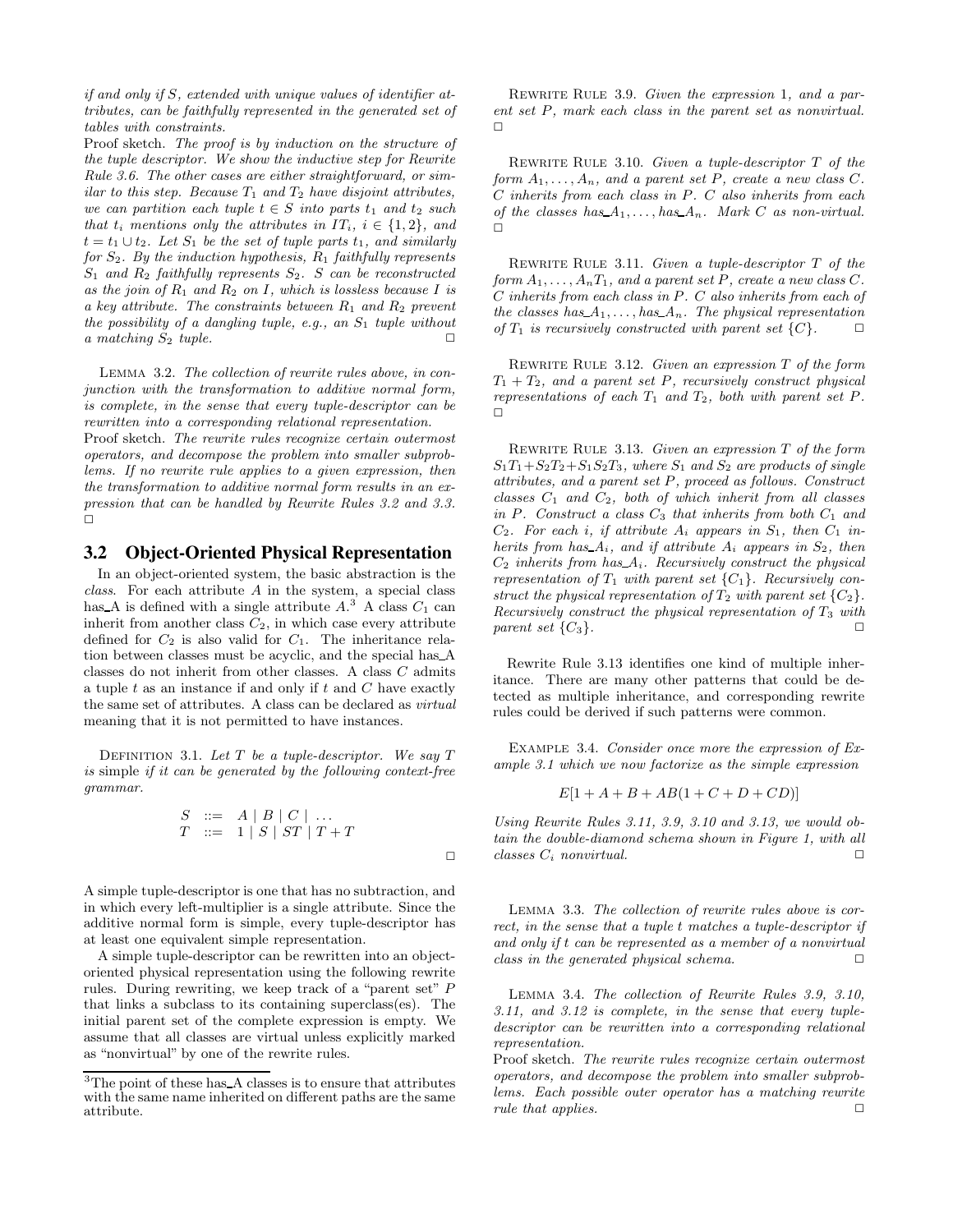

Figure 1: Object-oriented schema with multiple inheritance

## **3.3 Faceted Physical Representation**

The faceted data model represents objects in the domain of discourse as collections of clearly defined, mutually exclusive, and collectively exhaustive aspects, properties or characteristics [21].

DEFINITION 3.2. Let  $T$  be a tuple-descriptor. We say  $T$ is purely faceted if  $(a)$  it can be generated by the following context-free grammar:

$$
\begin{array}{rcl} S & ::= & A \mid B \mid C \mid \ldots \mid SS \\ T & ::= & 1 \mid S+1 \mid TT \end{array}
$$

and (b) in every subexpression of the form  $T_1T_2$  in T, the attributes appearing in  $T_1$  are disjoint from the attributes appearing in  $T_2$ .

A purely faceted tuple-descriptor contains no subtraction or addition (besides right-addition with 1). A facet is defined by a product of attributes, S in Definition 3.2. Each facet is optional and may appear in combination with any other facet. Because of the disjointness requirement, each facet F splits the universe of discourse into two mutually exclusive, collectively exhaustive sets of entities: those that have  $F$ and those that do not. While some tuple-descriptors, such as  $A + B$ , cannot be written in a purely faceted form, it is relatively straightforward to show the following lemma.

Lemma 3.5. Every tuple-descriptor is equivalent to a tupledescriptor of the form  $T_1 - T_2$  where  $T_1$  is purely faceted.  $\Box$ 

As an example of Lemma 3.5,  $A + B$  would be expressed as  $(A+1)(B+1)-(AB+1)$ . Based on Lemma 3.5, one could rewrite expressions that are "close" to being faceted (i.e., the orthogonal composition of disjoint facets) as a purely faceted schema with the subtraction interpreted as a constraint on the allowed combinations of facets. Rewrite rules for an underlying faceted physical representation are analogous to Rewrite rules 3.2 and 3.4 for relational schemas.

For an example of a faceted re-writing consider again Example 1.3, and its faceted factorization  $(A+1)(B+1)(C+$  $1) - 1$ . We first apply Rewrite rule 3.4, that instructs us to construct a physical representation of  $(A+1)(B+1)(C+1)$ , and then add a constraint that disallows  $A, B$ , and  $C$  to all be null. We construct the physical representation of  $(A+1)(B+1)(C+1)$  as per Rewrite rule 3.2, by creating a table with 3 columns, one for each attribute, and allowing each of  $A, B$ , and  $C$  to be null.

An alternative rewriting can use Rewrite Rules 3.5 and 3.8 to obtain three tables IA, IB, IC.

# **4. FACTORIZATION COMPLEXITY**

Our formalism has some syntactic similarities to digital circuit design. However, some of the basic equivalence transformations of boolean circuit expressions are different from transformations in our algebra. For example, while in a digital circuit  $X + Y + XY$  can be equivalently rewritten as  $X + Y$ , this equivalence does not hold for schema factorization. Nevertheless, some techniques demonstrated in this paper (eg., Rewrite Rule 3.13), are similar in spirit to digital circuit optimization. Minimization of boolean expressions is NP-hard, with the exact complexity depending on the representation of the expression[20]. While schema factorization does not directly reduce to digital circuit optimization, we still expect the problem of finding the shortest expression for a schema to be difficult (likely exponential) in the general case.

Schema factorization also bears some similarities to algebraic polynomial factorization, with the difference that term constants and exponents are 0 or 1, due to idempotence of addition and of multiplication of attributes. Similarly to boolean and algebraic polynomial expressions, schema polynomials can be represented with a kernel cube matrix (KCM) [12]. Minimizing a polynomial expression represented by a KCM is equivalent to finding a maximum valued covering of the KCM, and is analogous to the minimum weighed rectangular covering problem described in [9], which is NP-hard.

# **5. FACTORIZATION POTENTIAL**

In this section, we try to quantify the potential conciseness benefits of schema factorization. A complete design of a large real-world schema is beyond the scope of this paper. Nevertheless, we can assess the potential for reducing the schema complexity by taking an existing large schema, and measuring the decrease in schema redundancy obtained by applying some simple factorization heuristics. The schema we shall use is the data dictionary (i.e., catalog) of the Oracle 9i commercial database system [2]. We start with the additive normal form of the tables in the schema.

We use the number of attributes needed to write down the schema as our rough measure of schema complexity. This measure is both simple and independent of the physical representation of the resulting expression. The heuristics we employ do not change the number of addition operators, and do not increase the number of multiplications, so a reduction in the number of attributes represents a real reduction in the total size of the expression.

HEURISTIC 5.1. Factor out all common attributes from two or more expressions in a sum, starting with expressions sharing the most common attributes.  $\Box$ 

HEURISTIC 5.2. Factor out a single attribute from two or more expressions in a sum, starting with attributes appearing in the greatest number of expressions.  $\Box$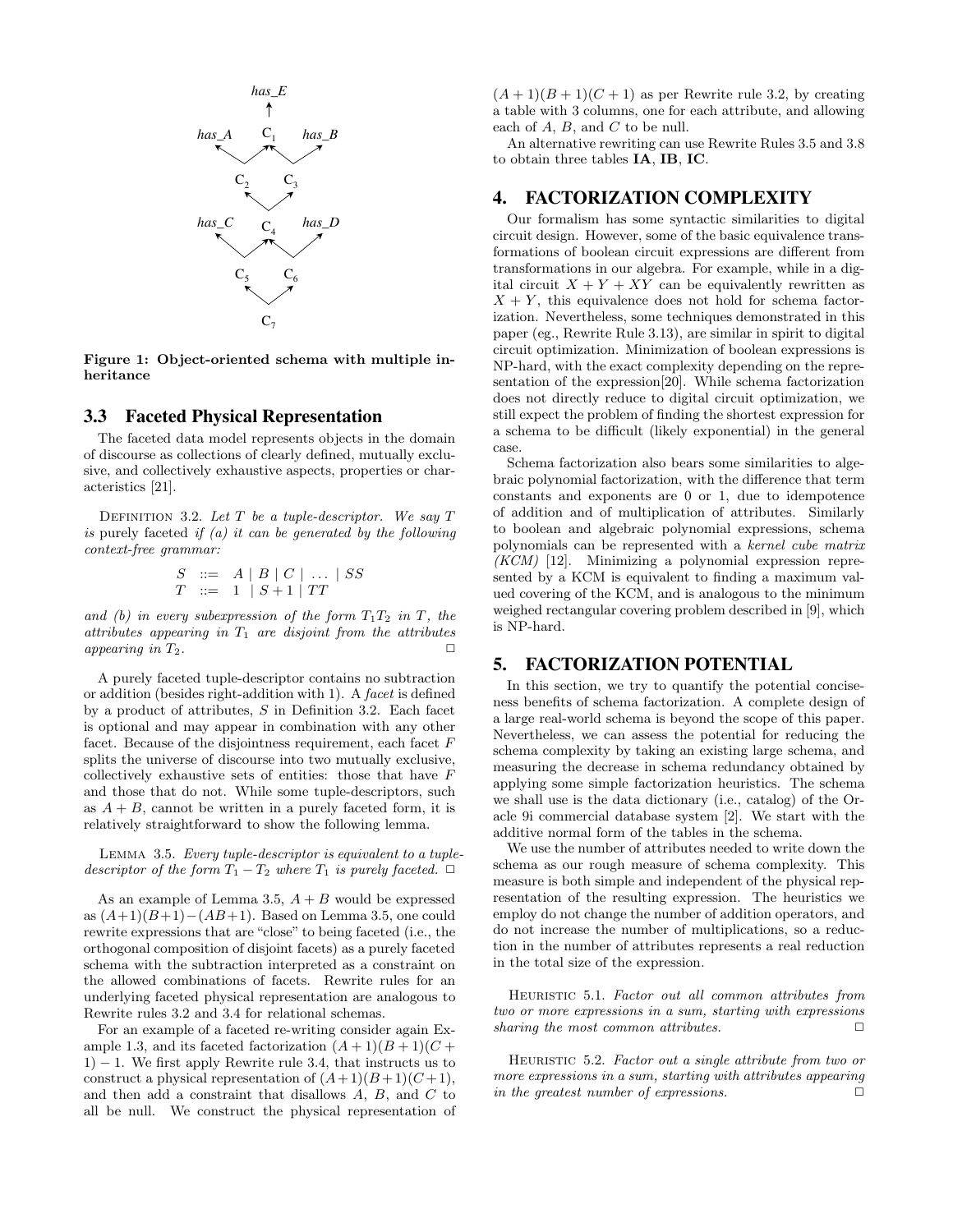|               |               | Columns |                 | Column Redundancy |             |  |
|---------------|---------------|---------|-----------------|-------------------|-------------|--|
| Schema        | <b>Tables</b> | Total   | <b>Distinct</b> | Average           | ${\rm Max}$ |  |
| <b>TAB</b>    | 17            | 301     | 114             | 2.64              | 15          |  |
| <b>MVIEW</b>  | 21            | 176     | 127             | 1.39              | 11          |  |
| LOGMNR        | 37            | 313     | 140             | 2.24              | 29          |  |
| <b>REPCAT</b> | 43            | 324     | 187             | 1.73              | 20          |  |
| ALI           | 446           | 3601    | 1621            | 2.22              | 148         |  |

Figure 2: Schema statistics

|               | <b>Average Redundancy</b> |         |          | Max Redundancy |         |         |  |
|---------------|---------------------------|---------|----------|----------------|---------|---------|--|
| Schema        | Heur. 1                   | Heur. 2 | Heur. 3  | Heur. 1        | Heur. 2 | Heur. 3 |  |
| <b>TAB</b>    | 1.82                      | 1.51    | 1.82     |                |         |         |  |
| <b>MVIEW</b>  | 1.17                      | 1.21    | 1.20     |                |         |         |  |
| <b>LOGMNR</b> | 1.59                      | 1.35    | $1.39\,$ | 12             |         |         |  |
| <b>REPCAT</b> | 1.43                      | 1.32    | 1.32     |                |         | 5       |  |
|               | 1.63                      | 1.50    | 1.54     | 59             |         | 24      |  |

Figure 3: Effect of heuristics on column redundancy

Heuristic 5.3. Combine Heuristics 5.1 and 5.2: at each step, estimate which heuristic will produce a more compact expression at the next step, and choose that heuristic.  $\Box$ 

In Heuristic 5.3 we break ties in favor of Heuristic 5.2; this choice produced more compact results overall.

Example 5.1. Consider again the expression

 $\label{eq:ABCDE} ABCDE + ABCE + ABDE + ABE + AE + BE + E$ 

of Example 3.1. This expression contains 5 unique attribute names, but it takes 21 occurrences of these attributes to write down the expression. Heuristic 5.1 transforms this expression into  $ABCE(D + 1) + ABE(D + 1) + E(A + B + 1),$ bringing complexity measure down to 12. Heuristic 5.2 generates  $E(A(B(C(D + 1) + D + 1) + 1) + B + 1)$ . It now takes 7 attributes to write down the schema expression, a significant improvement. Heuristic 5.3 happens to produce the same expression as Heuristic 5.2 for this example.  $\Box$ 

We applied our heuristics to the schema as a whole (we refer to this as schema  $ALL$ ), as well as to several sub-schemas, to highlight that different sections of the schema exhibit different degrees of redundancy, and can benefit from the use of our heuristics to different extent. We chose 4 sub-schemas of the Oracle data dictionary schema for our experiments: TAB (table management); MVIEW (materialized view management); LOGMNR (operation of the Oracle LogMiner utility); and REPCAT (replication).

We identified members of the sub-schemas based solely on table names. For example, tables that contain TAB in their name were included into the TAB sub-schema. Properties of the schema and its sub-schemas are summarized in Figure 2. Average redundancy is the total number of columns, divided by the number of distinct columns. For a non-redundant schema, this measure is 1. Max redundancy lists the number of times the most frequently used column appeared in the schema expression.

We summarize the result of applying heuristics to our schemas in Figure 3. Using any of the simple heuristics leads to a significant reduction in the average column redundancy. More sophisticated heuristics, such as those developed in [9, 12], may be used in addition to the heuristics described in this section.

# Upgrade  $- -$ customer frequent flyer  $VIP \leq - - - - - -$  manager sales agent

Figure 4: Ticket upgrade relationship

Our heuristics act on existing schema expressions. Such processing is retroactive and cannot be expected to yield schemas as compact as those designed compactly from the start. However, the fact that we achieve significant improvement even in this manner highlights the potential of schema factorization to produce compact schemas.

# **6. RELATIONSHIPS AND CONSTRAINTS**

We now describe another application of schema polynomials – representing relationships with constraints. Relationship factorization utilizes a similar formalism as that described in the previous sections, but additionally accounts for an inheritance hierarchy over the entities. Relationship factorization can be applied as a second step over a factorized schema, or it can be used independently over an existing hierarchy.

Consider for example a schema that models the operations of an airline, and stores information about customers, sales agents, and upgrades. Figure 4 graphically represents this schema; class inheritance is denoted by solid lines, and relationships by dashed lines. In our example, certain customers have VIP status, which gives them preference for seat upgrades. Customers may participate in a frequent flyer program, making them eligible for air fare discounts. Customers purchase airplane tickets from sales agents, some of whom are managers. Any agent, manager or not, may offer an upgrade to a VIP customer free of charge. Managers may also use their discretion to upgrade non-VIP customers.

We propose to use schema polynomials to represent entities and relationships for such schemas. We use similar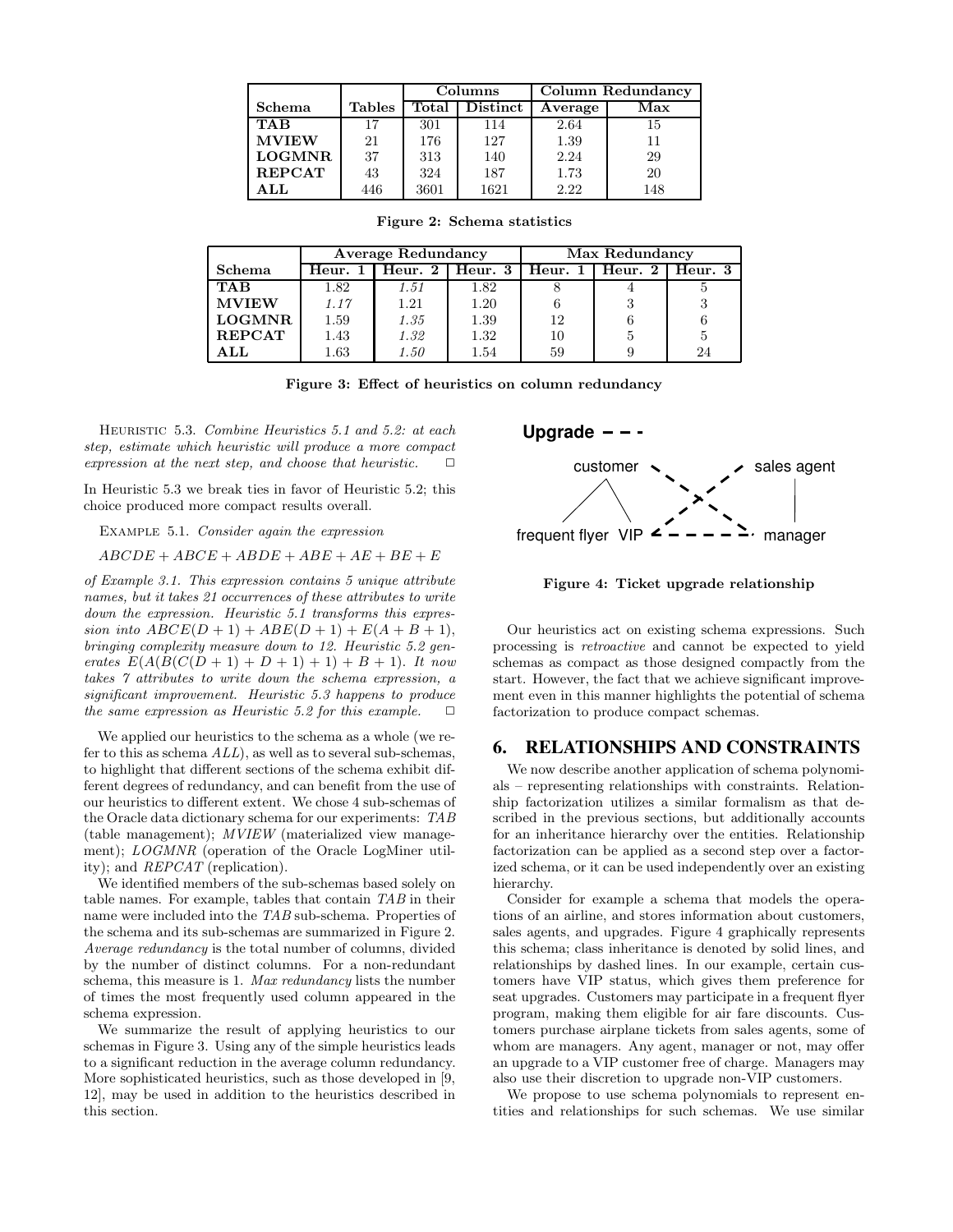notation as in schema factorization, but shift gears in terms of semantics, and take a class, rather than an attribute, as the basic building block for modeling relationships. We use the symbols  $A, B, C$ , etc. to denote classes in the remainder of this section. These symbols are simply class labels, and do not describe internal class structure (e.g. class attributes or inheritance). However, we assume that the complete class hierarchy is provided and can be used to reason about the schema. The class hierarchy allows multiple inheritance and is acyclic.

# **6.1 Class Descriptors**

DEFINITION  $6.1.$  A class-descriptor T is defined recursively using the following context free grammar:

$$
T \ ::= \ 1 \mid A \mid B \mid C \mid \ldots \mid TT \mid T + T \mid T - T
$$

The class-descriptor has set-based semantics. Concatenation is interpreted as set intersection<sup>4</sup>, while addition and subtraction correspond to set union and difference, respectively. An approach to modeling inheritance with set expression has been described in [11]. We assume that there exists a single root for the class hierarchy, and denote this root class (i.e. the set of all objects) as 1. The special symbol 0 denotes the empty class. Addition, subtraction, and multiplication have the same properties as for tuple-descriptors in Section 2: addition and multiplication are commutative and associative; addition and subtraction are idempotent. 1 is a multiplicative identity, 0 is an additive identity and a right-identity for subtraction.

We assume that class membership respects the class hierarchy. Given classes  $T$  and  $S$  such that  $T$  is a subclass of  $S$ , an instance  $t$  of  $T$  is also an instance of  $S$ .

DEFINITION 6.2. An instance t matches a class-descriptor T if and only if:

- 1.  $T = 1$ .
- 2. T is a single class and t is an instance of that class.
- 3.  $T = T_1T_2$  and t is an instance of both  $T_1$  and  $T_2$ .
- 4.  $T = T_1 + T_2$ , and t is an instance of either  $T_1$  or  $T_2$ .
- 5.  $T = T_1 T_2$ , t is an instance of  $T_1$  but not of  $T_2$ .

In the airline example, we may denote the class of customers as  $C$  and the VIP customers sub-class as  $V$ ; then instances of C who are not VIP are denoted as  $C - V$ . If L denotes frequent flyers, then the expression  $VL$  stands for the set of customers who are both VIP and frequent flyers, while  $V + L$  denotes customers who are either VIP or frequent flyers.

We write  $T_1 = T_2$  if the class-descriptors  $T_1$  and  $T_2$  always admit exactly the same instances, even if  $T_1$  and  $T_2$  are not syntactically identical. In other words,  $T_1$  and  $T_2$  are equivalent set expressions.

DEFINITION 6.3. A class-descriptor  $T_1$  subsumes another class-descriptor  $T_2$  if every instance that matches  $T_2$  also matches  $T_1$ . We denote this by  $T_2 \subseteq T_1$ .

To determine whether a class-descriptor is subsumed by another, one can use standard subset inclusion reasoning from set algebra. Note that in presence of a class hierarchy  $T \subseteq S$  if T is a sub-class of S. We assume that the class hierarchy is acyclic. Complexity of subsumption among arbitrary set expressions has been considered in the Set Constraints literature, and has been shown to be NP-complete if constants are allowed by the language [4].

DEFINITION 6.4. A class-descriptor is in union-normal form if it consists of a sum of subtractions of class-descriptors, where all multiplications are of basic class terms.

EXAMPLE 6.1. Consider the following class descriptor:

$$
T = A(BC + (B - D)) + (ABC - D) \tag{7}
$$

T is not in union-normal form:  $A(BC + (B - D))$  contains a nested multiplication and is equivalently re-written as  $ABC+(AB-D)$ . The full expression for T in union-normal form is then:

$$
T = ABC + (AB - D) + (ABC - D) \tag{8}
$$

DEFINITION 6.5. A class-descriptor  $T$  is in minimal unionnormal form if it is in union-normal form and if no pair-wise subsumption holds among class-descriptors in T.

LEMMA  $6.1.$  Every class-descriptor  $T$  has an equivalent class-descriptor in minimal union-normal form.

Proof(sketch): Transform the original class-descriptor into union-normal form by pushing nested multiplications outside, using the following transformations<sup>5</sup>:

\n- $$
A(B + C) = AB + AC
$$
\n- $A(B - C) = AB - C$
\n

Remove subsumed additive terms using subset inclusion reasoning in conjunction with the class hierarchy. The resulting descriptor is in minimal union-normal form.  $\Box$ 

The union-normal form of expression in Example 6.1 is redundant, because  $(ABC - D) \subseteq (AB - D)$ . The minimal union-normal form of  $T$  is then:

$$
T = ABC + (AB - D) \tag{9}
$$

DEFINITION 6.6. Given class-descriptors  $T_1$  and  $T_2$ , the least common subsumer is the class-descriptor  $lcs(T_1, T_2)$  =  $T_1 + T_2$ .

Transforming the lcs to minimal union-normal form may yield a more compact representation compared to the original expression. For example,  $lcs(T_1, T_2) = T_2$  if  $T_1 \subseteq T_2$ .

We now explore how class-descriptors may be used to concisely represent relationships with constraints.

#### **6.2 Relationship Descriptors**

DEFINITION 6.7. An n-ary relationship is described by a relationship-descriptor  $R$ , generated using the following grammar  $(T$  refers to a class-descriptor in Definition 6.1):

<sup>4</sup>Note that semantics of multiplication is different compared to previous sections.

<sup>5</sup>Recall that we are using set semantics to represent inheritance. The correctness of these transformations is easy to verify using Venn diagrams.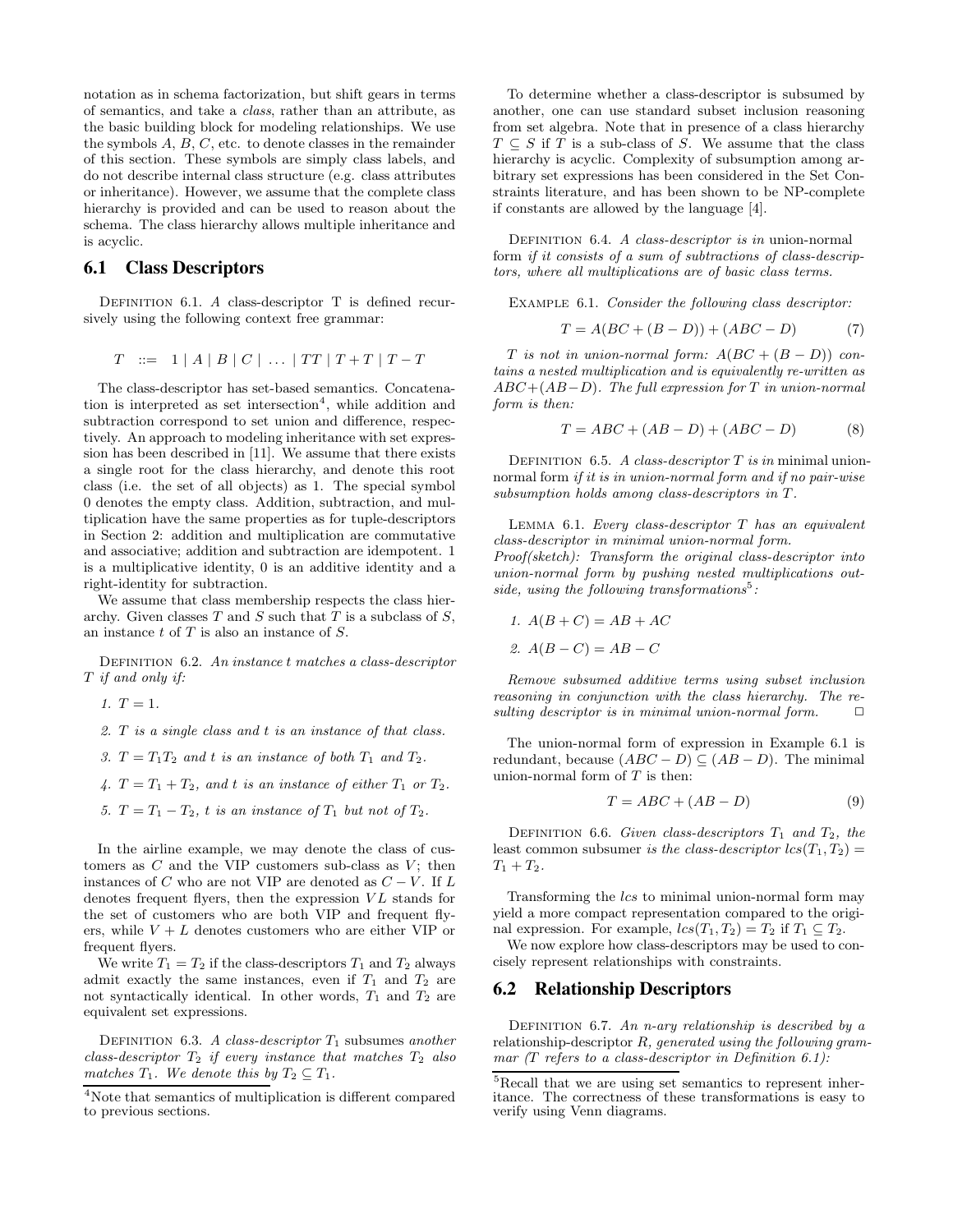$$
R \ ::= \ (T, \ldots, T) \mid R + R \mid R - R \mid RR
$$

For an n-ary relationship the vector of class-descriptors  $(T, \ldots, T)$  has exactly n elements. In all productions that combine relationship vectors, the vectors must agree in arity and produce a vector of that same arity.

We refer to addition, subtraction, and multiplication in the context of relationship-descriptors as vector addition, vector subtraction, and vector multiplication, respectively, in order to distinguish these operations from their counterparts over class descriptors.

DEFINITION 6.8. A relationship instance is a vector of class instances  $(t_1, t_2, \ldots t_n)$ . A relationship instance r matches a relationship descriptor R if and only if:

- 1.  $R = (T_1, ..., T_n), r = (t_1, ..., t_n),$  and each class instance  $t_i$  matches the respective class descriptor  $T_i$ .
- 2.  $R = R_1 + R_2$  and r matches  $R_1$  or r matches  $R_2$ .
- 3.  $R = R_1R_2$  and r matches  $R_1$  and r matches  $R_2$ .

4.  $R = R_1 - R_2$  and r matches  $R_1$  but not  $R_2$ .

We write  $R_1 = R_2$  if the relationship-descriptors  $R_1$  and  $R_2$  admit exactly the same relationship instances, even if  $R_1$ and  $R_2$  are not syntactically identical.

Lemma 6.2. A relationship instance matches the descriptor  $(T_1, \ldots, T_n)(S_1, \ldots, S_n)$  if and only if it matches the descriptor  $(T_1S_1,\ldots,T_nS_n)$ .

DEFINITION 6.9. A relationship-descriptor  $R_1$  subsumes another relationship descriptor  $R_2$  if every relationship instance that matches  $R_2$  also matches  $R_1$ .

Lemma 6.3. A single-term relationship-descriptor of the form  $R_1 = (T_1, \ldots, T_n)$  subsumes another single-term relationship-descriptor  $R_2 = (S_1, \ldots, S_n)$  if and only if for each position i, the class descriptor  $T_i$  in  $R_1$  subsumes the classdescriptor  $S_i$  in  $R_2$ .

DEFINITION 6.10. We say that a relationship-descriptor  $R$  is in union-normal form if  $R$  contains no vector multiplications, and consists of a vector-sum of subtractions of relationship-descriptors.

Consider again the Upgrade relationship in Figure 4. We may represent this relationship in several equivalent ways, depending on the point of view of the user.

$$
Upgrade_1 = (A, V) + (M, C) + (M, V)
$$
  

$$
Upgrade_2 = (A, C) - (A - M, C - V)
$$

The first variant enumerates all valid combinations of arguments, and states that Upgrade is a relationship between a sales agent and a VIP customer, between a manager and a customer, or between a manager and a VIP customer. The second variant states that Upgrade is a relationship between an agent and a customer, with the exception of agents who are not managers and customers who are not VIP.



Figure 5: Example of a relationship

DEFINITION 6.11. A relationship-descriptor  $R$  is in minimal union-normal form if it is in union-normal form, and if no pairwise subsumption holds among relationship-descriptors in R.

In our running example, the expression  $Upgrade_1$  is transformed into minimal union-normal form by removing the term  $(M, V)$  because it is subsumed by both other terms in the expression, by Lemma 6.3.

Relationship-descriptors might be thought of as data types for external applications. External applications typically accept simpler (usually atomic) data types for the attributes; we thus need a principled mechanism for transforming complex relationship-descriptors into such simplified form. We propose to do this by means of a relationship signature: a generalization of the least common subsumer over classdescriptors (see Definition 6.6) to relationship-descriptors. Relationship signature of an n-ary relationship  $R$  is obtained by applying  $lcs(T_1, \ldots, T_n)$  to the positive terms in the descriptor for R. For example,

$$
sig(Upgrade_1) = (lcs(A, M), lcs(V, C)) = (A, C) \tag{10}
$$

Upgrade<sub>2</sub> contains a single additive term,  $(A, C)$ , which is trivially also  $sig(Upgrade_2)$ .

A signature provides a simpler, more concise view of a relationship; it summarizes the relationship by simplifying the types of its arguments. In the Upgrade example, the signature  $(A, C)$  simply states that  $Upgrade$  is a relationship between a sales agent and a customer. Note, however, that a relationship signature is an approximation, because it admits invalid combinations of agent and customer.

The signature of the Upgrade relationship produces atomic types for each argument. However, this may not always be the case. Consider the binary relationship in Figure 5:  $R:(C, G) + (D, F)$ . The signature of this relationship is  $sig(R) = (C + D, F + G)$ : both arguments are of union types. If the external application does not recognize union types, this signature requires further simplification: we need to find, for each argument, the least common subsumer that is atomic. Note that such signatures are not always unique:  $(A, E)$  and  $(B, E)$  are both valid atomic signatures for R.

## **7. RELATED WORK**

In their seminal paper, Tsalos et al. [17] focus on physical data independence in the relational setting. Deriving alternative physical representations of XML schemas [1] based on cost considerations has been studied in the LegoDB project [3]. The aim of our work is to optimize the conceptual level representation, and then suggest rewrite rules that can translate the resulting schema into a physical representation. Representing schemas conceptually using polynomials allows the user to combine multiple design formalisms, leading to simpler, more compact schemas.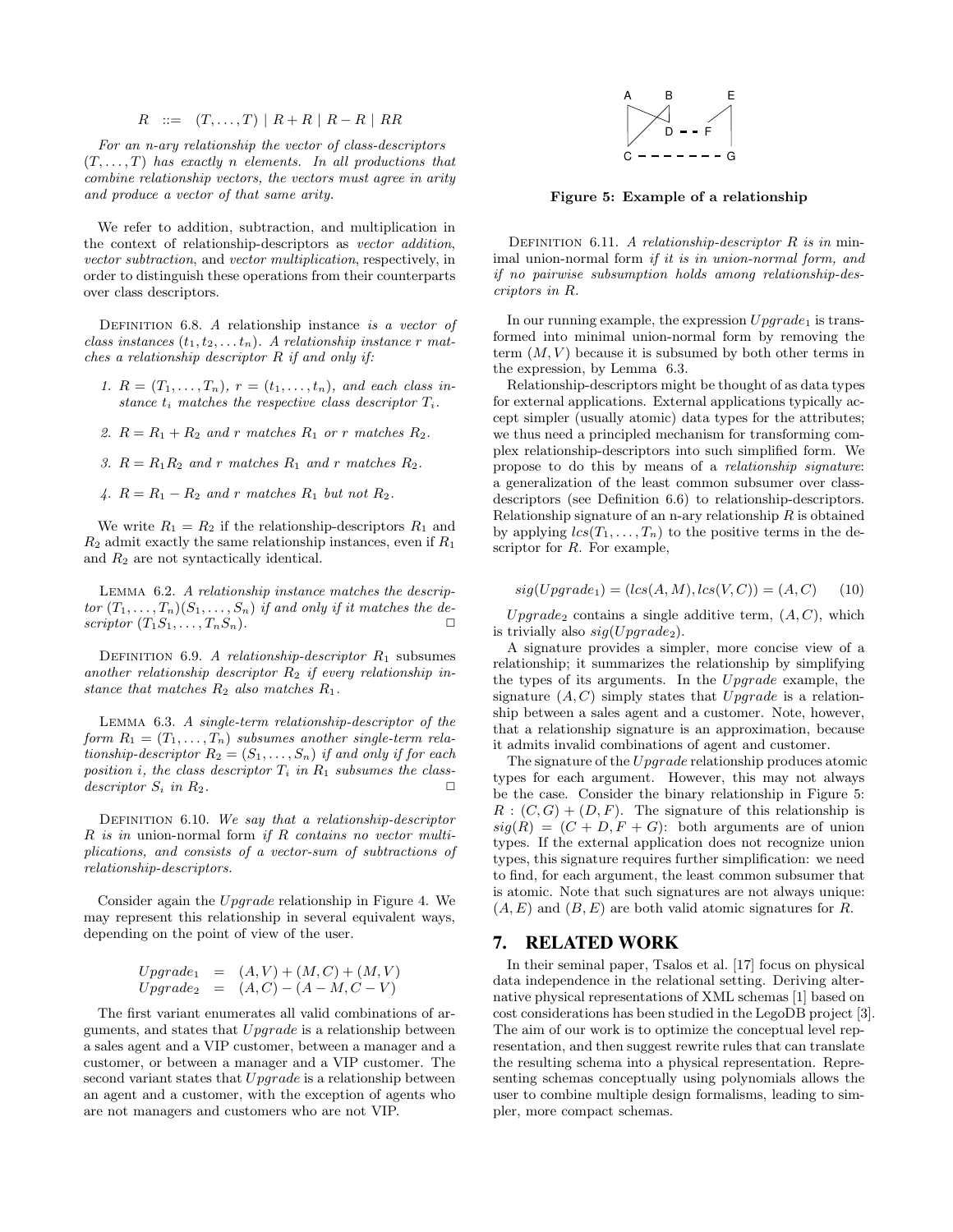UML [13, 8] supports a rich set of design concepts, and gives multiple alternative design options. While the Schema Polynomials formalism does not support all features of UML, our work is the first attempt at providing conciseness-based design guidelines. In our framework, a design formalism will match a schema, or a part of a schema, if it can express the schema concisely.

The problem of minimizing concept descriptions has been considered in the Description Logics literature. Baader et al [6, 7] consider the problem of using a terminology  $\tau$  to rewrite a concept definition C into an equivalent definition  $C'$  that is more concise than  $C$ . The motivation for such a rewriting is, like in our work, increased human readability. However, the rewriting methodology is different: terminology-based rewritings minimize concept descriptions one at a time using substitutions, while schema factorization allows for concise representations of schemas as a whole. In [7] the authors show that the size of a least common subsumer expression may be exponential in the size of a terminology.

Yu and Jagadish [22] developed a schema summarization framework, with the goal of concisely representing complex real-life schemas. In addition to generating concise representations, schema factorization can be used to generate multiple alternative representations, thus orienting the schema to the point of view of the user.

The idea of constructing a purely faceted representation and disallowing certain combinations of facets was used by Tzitzikas et al. [18, 19] to address a different kind of problem: finding compact representations of ontological term systems with subsumption relationships between terms.

Dagan and Itai [11] describe a set-based formalism for representing inheritance. We take a similar approach when reasoning about class and relationship-descriptors.

Buneman and Pierce [10] develop a type system for semistructured data that incorporates union types and propose a syntax that allows to operate on the type descriptors in their original compact form, avoiding a possible exponential explosion if the disjunction were unfolded.

# **8. CONCLUSIONS AND FUTURE WORK**

We presented the schema factorization framework: a formal conceptual schema representation language that combines different design formalisms, and allows schema manipulation that exposes the strength of each of these formalisms. Schema factorization is a unifying model that can be used to transform schemas into simpler, more concise representations. The central benefit of schema factorization is in further decoupling physical and conceptual data representations: schema design is elevated to a conceptual level where it is no longer restricted by the idioms available to a particular design formalism.

We presented rewrite rules that can be used to translate conceptual schemas into their relational, object-oriented, and faceted physical representations. We demonstrated the potential of our approach by applying simple heuristics to a large real-life relational schema, and observing a significant improvement in schema compactness.

A schema polynomial can easily represent a logical schema with parts that are relational, object-oriented, or faceted in nature. Our physical representations have so-far focused on target platforms that are either purely relational or purely object-oriented. We plan to study combined platforms in future work. Object-relational databases provide a potential target platform. However, current object-relational systems have limitations, such as the choice to make objects subsidiary to tables, and the absence of multiple inheritance.

We introduced an application on schema polynomials to the representation of relationships with constraints. This approach allows for concise representation of relationships, and enables the user to orient the representation to his point of view. We plan to consider relationship composition in our future work.

In the future, we plan to consider how to extend schema factorization to include more constructs, such as overriding in the object-oriented model. We also plan to design efficient factorization algorithms, and to experimentally evaluate the potential of our methodology for schema integration.

# **9. REFERENCES**

- [1] Extensible markup language (XML). http://www.w3.org/XML/.
- [2] Oracle9i database release 2 (9.2) documentation. http://www.oracle.com/technology/documentation/ oracle9i.html.
- [3] The unified modeling language user guide. 2005.
- [4] A. Aiken, D. Kozen, M. Vardi, and E. Wimmers. The complexity of set constraints. In CSL, pages 1–17, 1993.
- [5] P. Atzeni and N. M. Morfuni. Functional dependencies in relations with null values. Inf. Process. Lett., 18(4):233–238, 1984.
- [6] F. Baader, R. K"usters, and R. Molitor. Rewriting concepts using terminologies. In KR, pages 297–308, 2000.
- [7] F. Baader and A.-Y. Turhan. On the problem of computing small representations of least common subsumers. In KR, pages 99–113, 2002.
- [8] G. Booch, J. Rumbaugh, and I. Jacobson. The unified modeling language user guide. Addison-Wesley, 2nd edition, 2005.
- [9] R. K. Brayton, R. L. Rudell, A. L. Sangiovanni-Vincentelli, and A. R. Wang. Multi-level logic optimization and the rectangular covering problem. In ICCAD, pages 66–69, 1987.
- [10] P. Buneman and B. Pierce. Union types for semistructured data. In DBPL, pages 184–207, 1999.
- [11] I. Dagan and A. Itai. A set expression based inheritance system. Annals of Mathematics and Artificial Intelligence, (4):269–280, 1991.
- [12] A. Hosangadi, F. Fallah, and R. Kastner. Optimizing polynomial expressions by algebraic factorization and common subexpression elimination. IEEE Trans. on CAD of Integrated Circuits and Systems, 25(10):2012–2022, 2006.
- [13] I. Jacobson, G. Booch, and J. Rumbaugh. The Unified Software Development Process. Addison Wesley Longman, 1998.
- [14] M. Levene and G. Loizou. Axiomatisation of functional dependencies in incomplete relations. Theor. Comput. Sci., 206(1-2):283–300, 1998.
- [15] R. Ramakrishnan and J. Gehrke. Database Management Systems. McGraw-Hill, 3rd edition, 2003.
- [16] K. A. Ross and J. Stoyanovich. Schema polynomials